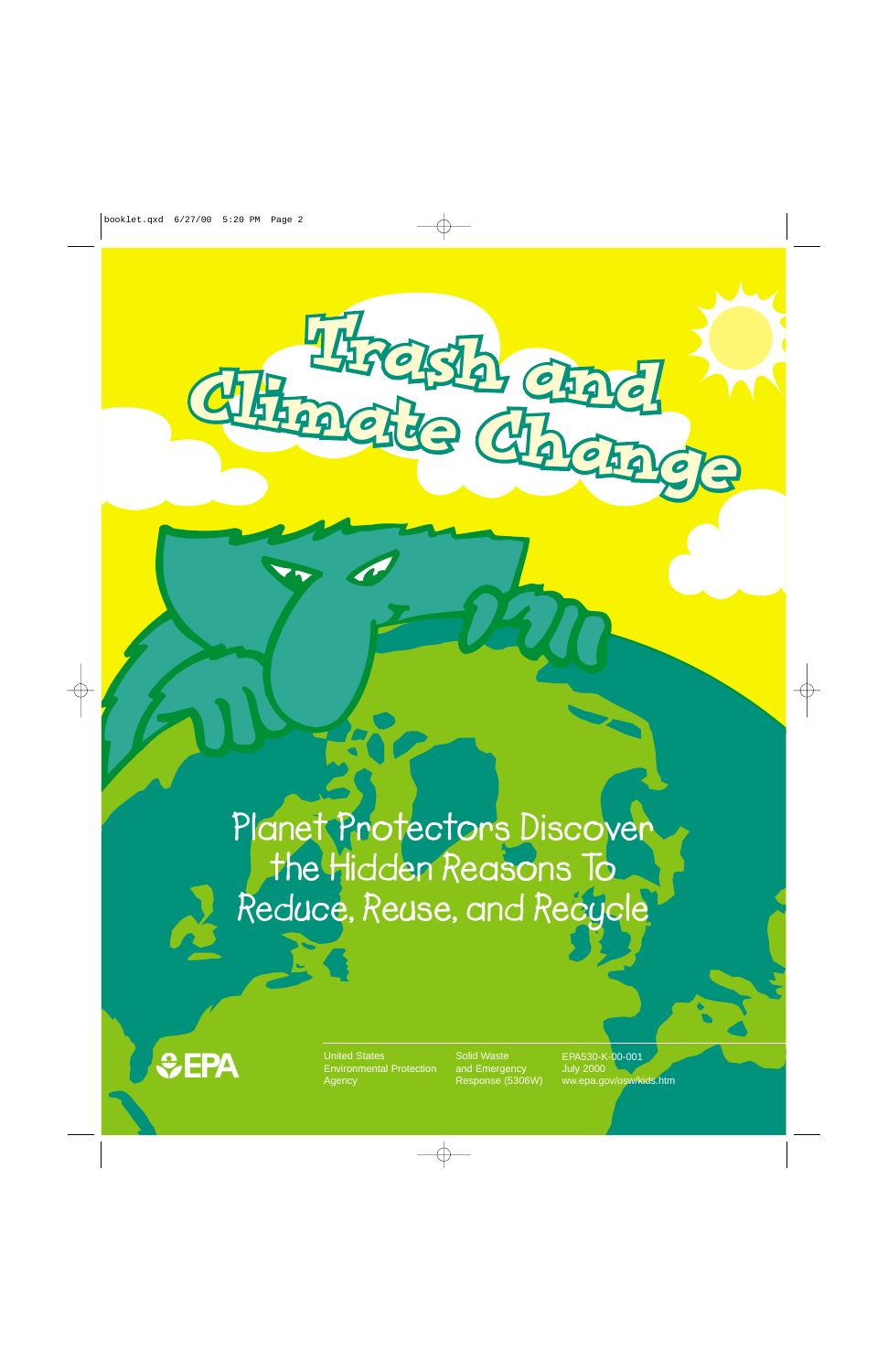**In this first activity, use the** Answer Bank **below to fill in the blanks with the correct key words. Remember, the words in the Answer Bank can only be used once, and they are mixed up, so you have to hunt to find the right one for each blank.**



## Why We Already Reduce, Reuse, and Recycle

**Many of you might already know that the "three Rs"—reduce, reuse, and** \_\_\_\_\_\_\_\_\_\_  **are the most important ways for kids like us to prevent our trash from harming the Earth. When we think of ways to reuse our stuff or when we collect it for the recycling bin instead of throwing it in the garbage can, we help keep our** \_\_\_\_\_\_\_\_\_\_\_**(including the air, water, and soil) healthy. For example, when we recycle, less garbage will pile up in those big holes in the ground, called** \_\_\_\_\_\_\_\_\_**.**

**In addition, when we reuse our old things instead of buying new products, like reusing an old jelly jar as a pencil holder, we help keep the air clean. In other words, because we're reusing our old products, factories don't have to make as many new products, which will save energy and reduce the amount of** \_\_\_\_\_\_\_\_\_\_\_ **that factories release into the air.**

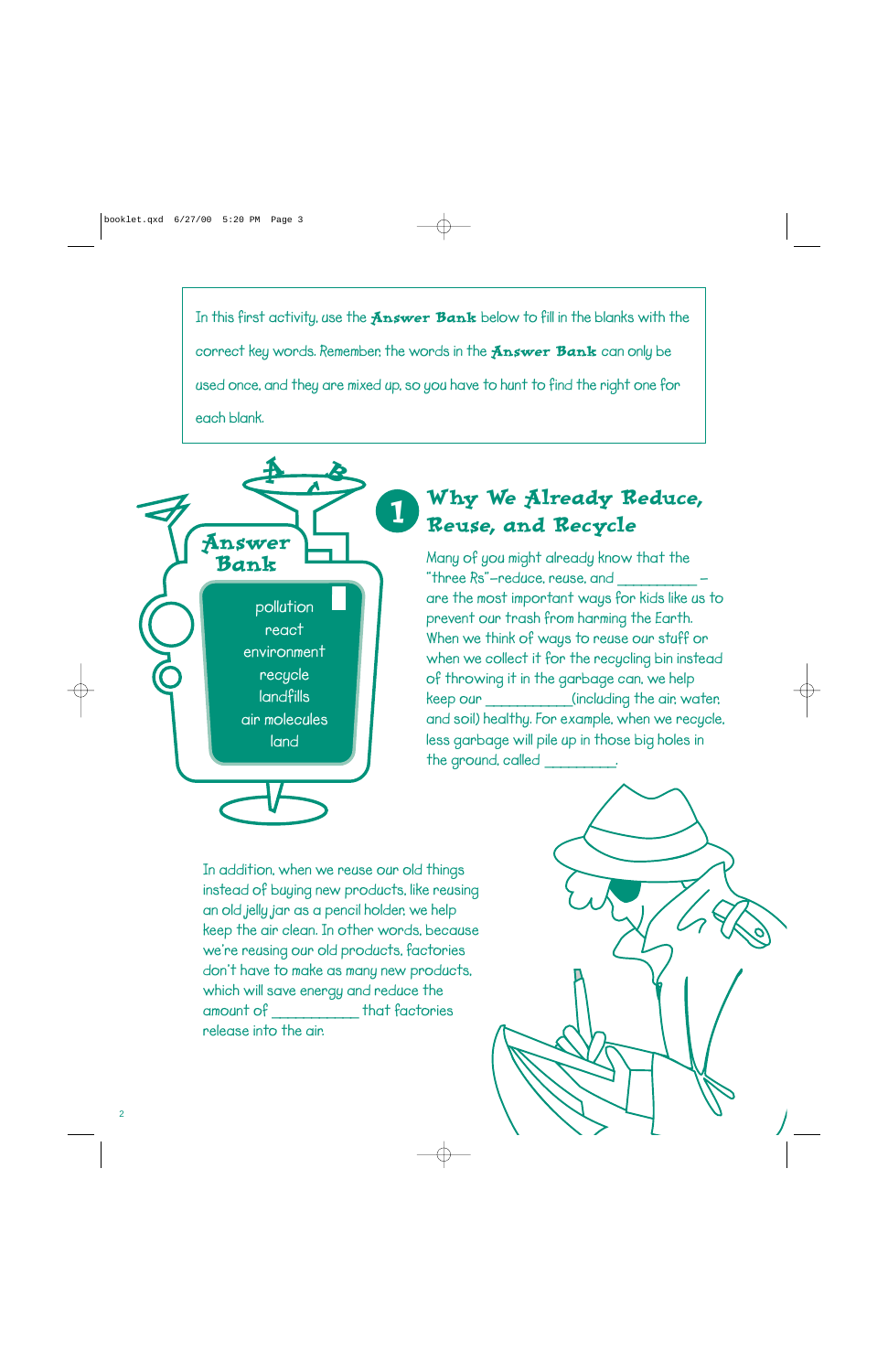#### Trash and the Earth's Climate 2

**Ok, so we know a few reasons why practicing the "three R's" is good for the environment, but there is another important reason. Did you ever think about your garbage affecting the weather? Match the descriptions below with the correct word in the** Answer Bank **to see if you can make the connection!**

Burp!

- **1. The average weather we experience over a long period of time. It is affected by the way we treat our trash.**
- **2. The air above the Earth's surface, which naturally contains "greenhouse gases."**
- **3. Two common greenhouse gases that warm the Earth enough for us to live comfortably. When too many of these gases are released into the air, however, they become pollution.**
- **4. A measurable degree of heat. When too many greenhouse gases escape into the air as pollution, they trap the sun's heat and cause this to rise all over the planet.**
- **5. A word describing sunny skies, rainfall, snowfall, and drought. Scientists say that if the Earth's temperature rises, its overall climate could change, disrupting these patterns.**
- **6. The chemical deterioration that our garbage undergoes after it's dumped in a landfill. This process releases methane, a greenhouse gas.**
- **7. An animal that releases greenhouse gas—when it burps! As this animal digests its food, bacteria in its stomach produce methane.**

**8. What we want to do to greenhouse gas releases. To do this, we have to think about the products we use everyday, find out how they are made, and examine whether we reuse and recycle them as much as possible.**



#### Answer Bank

**\_\_\_ cow**

**\_\_\_ weather**

**\_\_\_ climate**

**\_\_\_ truck**

**\_\_\_ decomposition**

**\_\_\_ carbon dioxide and methane**

**\_\_\_ atmosphere**

**\_\_\_ products**

**\_\_\_ humans**

**\_\_\_ temperature**

**\_\_\_ reduce**

3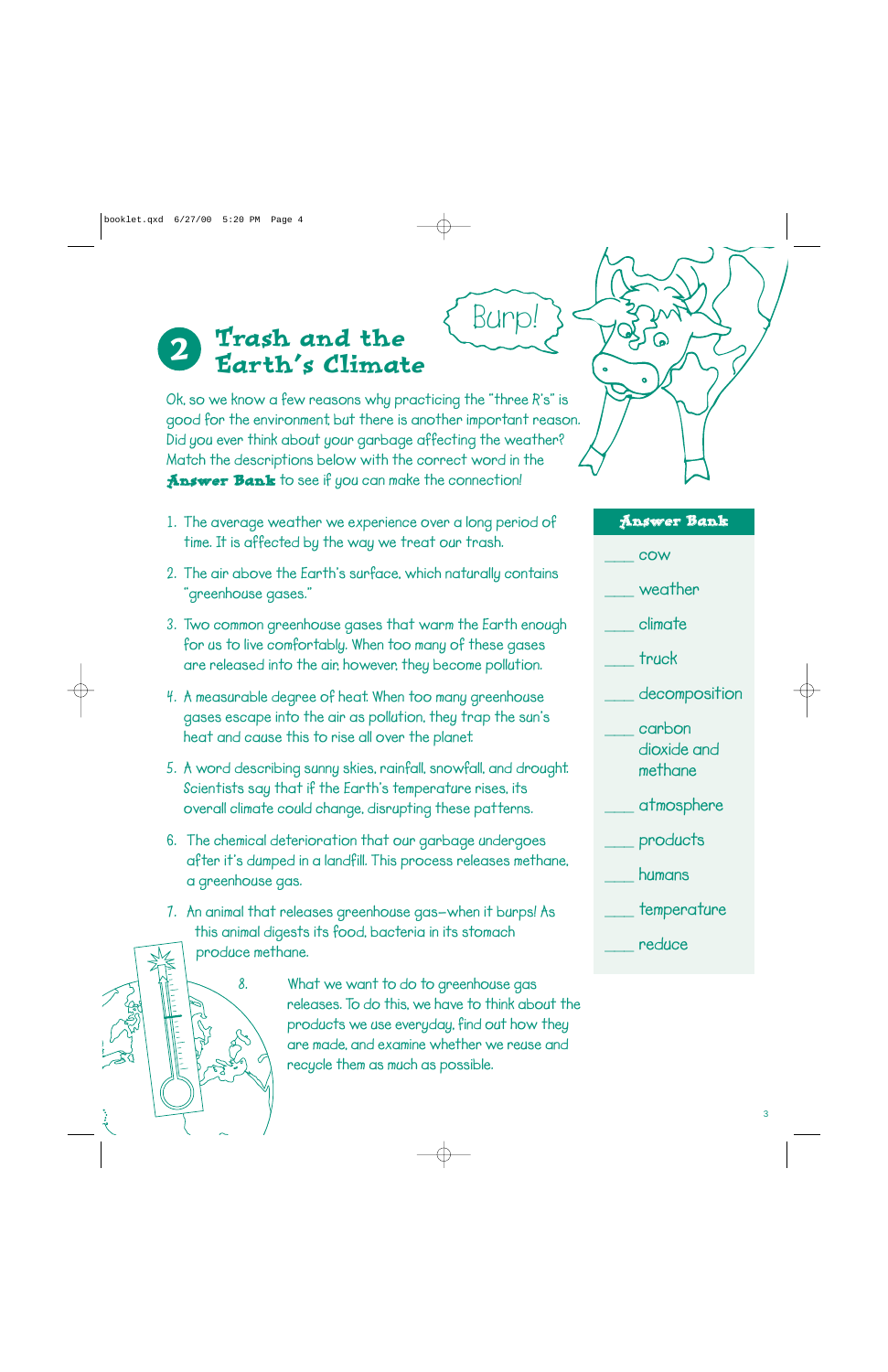# A New Reason to Reduce, Reuse, and Recycle

**On page 5, read about the products or materials you might use every day and unscramble the missing words to learn about how reusing or recycling these products can help reduce greenhouse gases and prevent global climate change.** 

**After you have correctly unscrambled the words, you can use the circled letters to fill in the corresponding blanks (by number) and decode**

**the Planet Protector's secret saying at the bottom of the page.**

3

 $\preccurlyeq$ 

**After you're finished with this section, go to the last three pages of this activity where you'll find the Trash and Climate Change fortune teller game. Print out the last two pages and follow the directions for making a "fortune teller" game that you can play with your friends to learn more about the products you use and how they affect the climate.**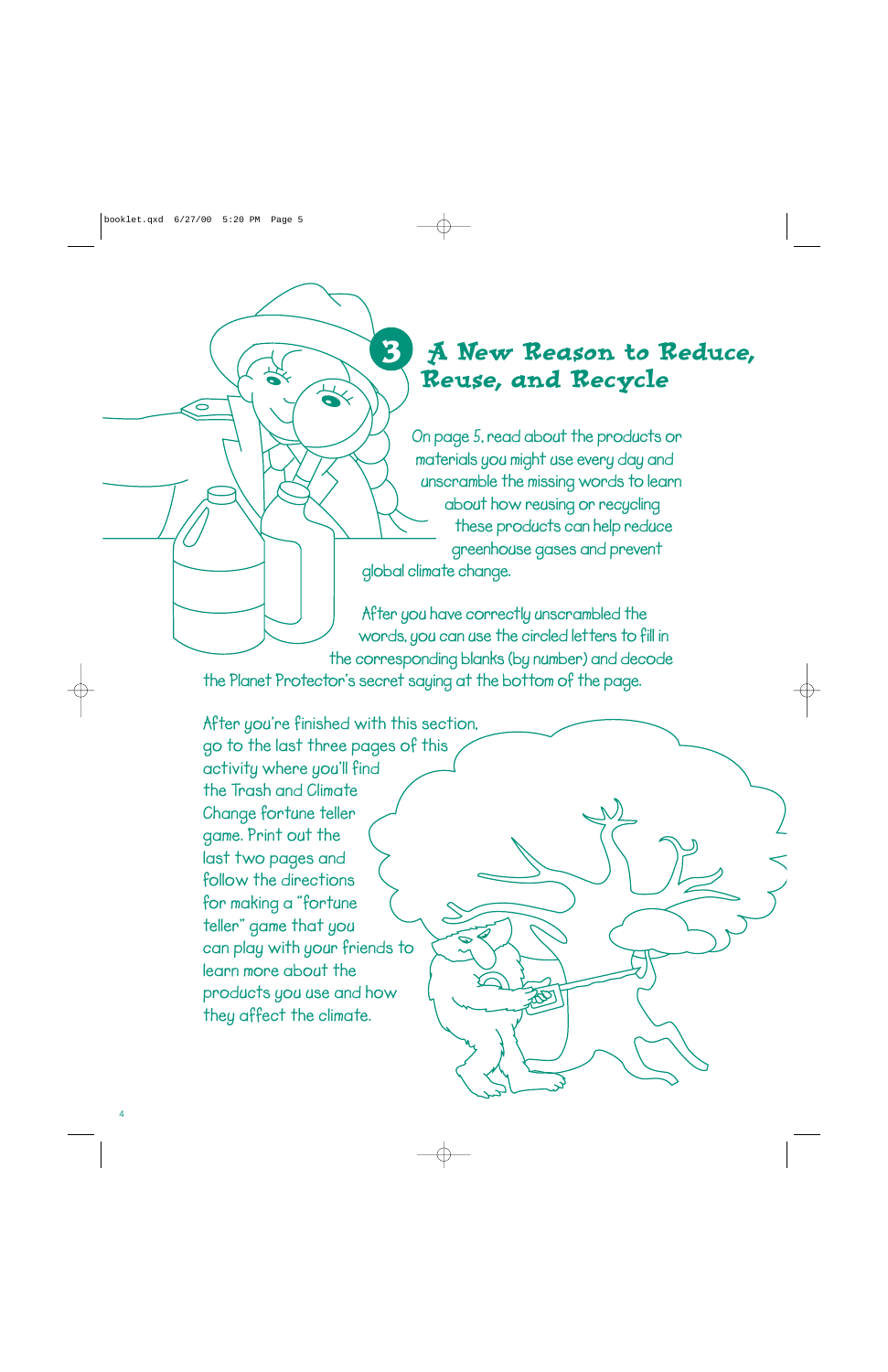## Plastic, Metal, and Glass Products

**Do you drink milk from plastic containers, soda from metal cans, or eat peanut butter from glass jars? These containers are made from natural SEROUCSER \_\_ \_\_ \_\_ \_\_ 1 \_\_ \_\_ \_\_ \_\_ \_\_, which are mined, transported, and then made into plastic, metal, or glass at a ORTACYF\_\_ \_\_ \_\_ \_\_ \_\_ \_\_ \_\_ <sup>2</sup>. This entire RUNTGAFNICAMU \_\_ \_\_ \_\_ <sup>3</sup> \_\_ \_\_ \_\_ \_\_ \_\_ \_\_ \_\_ \_\_ \_\_ \_\_ process releases greenhouse gases and causes climate change. By recycling or reusing plastic, LEMAT\_\_ \_\_ \_\_ \_\_ \_\_, or glass items, you can reduce the need to mine, transport, and manufacture natural resources to make new products. In other words, you reduce the amount of SHOUERNEEG \_\_ \_\_ \_\_ <sup>4</sup> \_\_ \_\_ \_\_ \_\_ \_\_ \_\_ \_\_ gas released and help prevent climate change.**





### Paper Products

**Do you use paper products such as paper napkins, paper towels, or wrapping paper? To make these items, SRETE \_\_ \_\_ \_\_ \_\_ \_\_ must be cut down, transported by truck, and processed into paper at paper mills. This procedure ALEERSES \_\_ \_\_ \_\_ \_\_ \_\_ <sup>5</sup> \_\_ \_\_ \_\_ greenhouse gases and adds to climate change. By reducing the NATMUO \_\_ \_\_ \_\_ \_\_**  $\circ$  **of paper you EUS**  $\circ$  **6**  $\bullet$  **every day or by recycling paper, you help reduce greenhouse gases from being released during the manufacture of paper. You also help preserve trees, which naturally absorb a greenhouse gas called RBAONC\_\_ \_\_ \_\_ \_\_ \_\_ \_\_ DIEXIDO \_\_ 7\_\_ \_\_ \_\_ \_\_ \_\_ \_\_ from the air, helping to prevent climate change.**

## Yard Trimmings and Food Scraps

**Are there ever bits of food left over after your dinner? Or grass clippings left after your lawn has been mowed? By collecting these materials, piling them in a spot in your garden at home, and stirring them regularly to allow air penetration, you can create a TOMPSOC\_\_ \_\_ \_\_ <sup>8</sup> \_\_ \_\_ \_\_ \_\_ pile. This activity keeps these materials out of a landfill, where they decay and release greenhouse gases. Composting also helps plants to grow. Plants, just like trees, ROBSAB \_\_ \_\_ \_\_ \_\_ \_\_ \_\_ carbon dioxide, removing it from the air and helping to prevent climate change.**



### Planet Protectors' Secret Saying:

**Who can help protect the Earth from climate change?**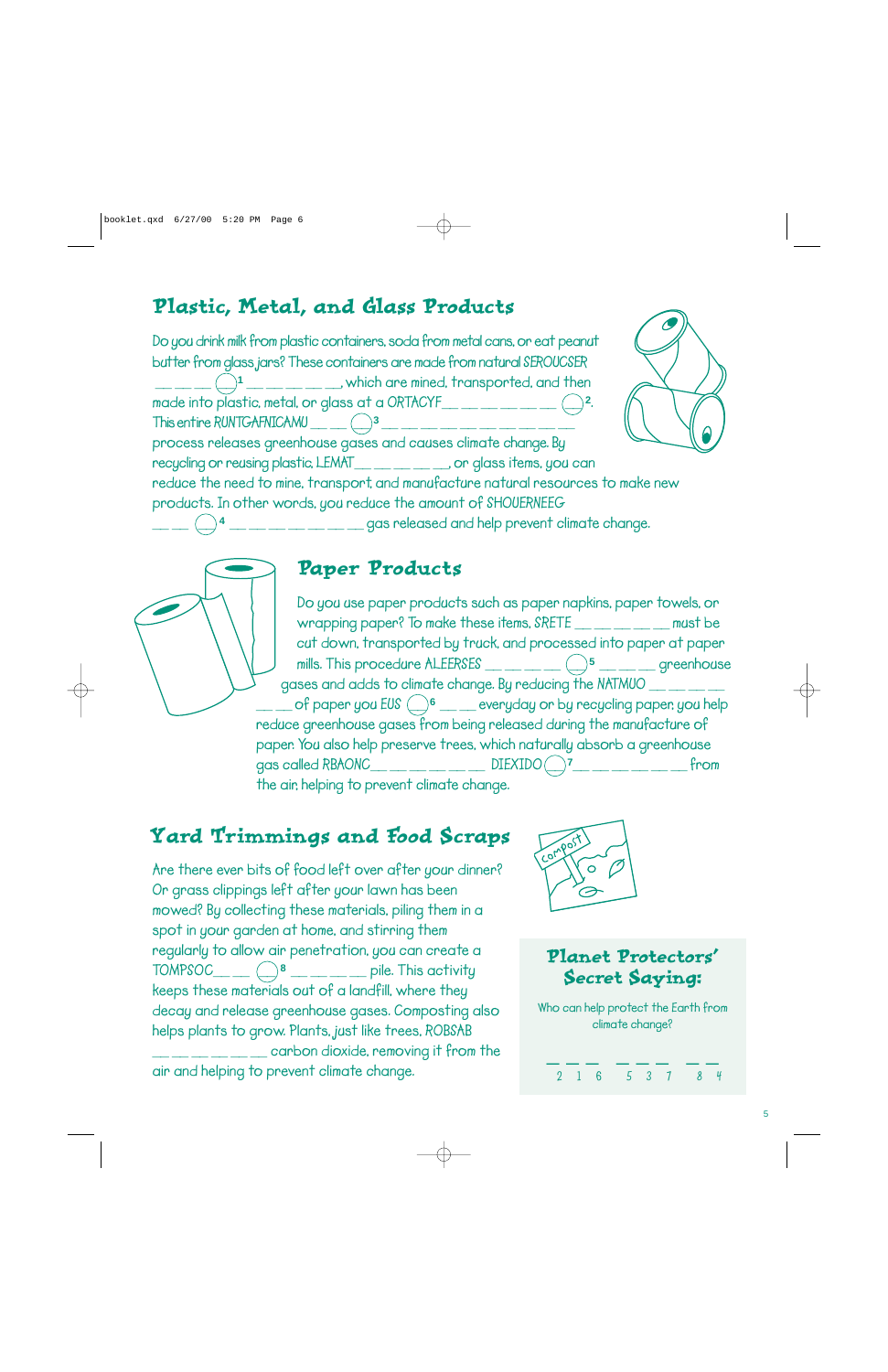### Planet Protectors Math Challenge 4



**W** 

**The following box shows just how much greenhouse gas is reduced by recycling certain materials:**

**1 ton of aluminum recycled = 13 tons of carbon dioxide prevented**

**1 ton of newspaper = 2.5 tons of carbon dioxide prevented**  1

> **Can you use the information in the box above to fill in the following answer blanks?**

**If you prevented 91 tons of carbon dioxide, you recycled** \_\_\_\_ **tons of aluminum cans.**

**If you and your friend each recycled 4 tons of newspaper, together you would prevent** \_\_\_\_ **tons of carbon dioxide.**   $\sum_{i=1}^{n}$ 

#### 2. Atmosphere

 $\frac{1}{\sqrt{2}}$ 

3

1. Climate

#### **Activity 2:**

recycle environment sllibnal uounllod

**Activity 1:**

SJOMSUV

SEROUCSER = Resources ORTACYF = Factory

#### **Activity 3:**

8. Reduce

7. Cow

- 6. Decomposition
	- 5. Weather
- 4. Temperature
- 3. Carbon dioxide and methane

SRETE = TREES ALEERSES = RELEASES TNUOMA = OUMTAN  $B = S<sub>0</sub>$ RBAONC = CARBON DIEXIDO = DIOXIDE

RUNTGAFNICAMU = Manufacturing LEMAT = METAL SHONEBNEEG = GBEENHONSE

**2** tons of aluminum 10 tons of carbon dioxide

#### **Activity 4:**

TOMPSOC = COMPOST ROBSAB = ABSORB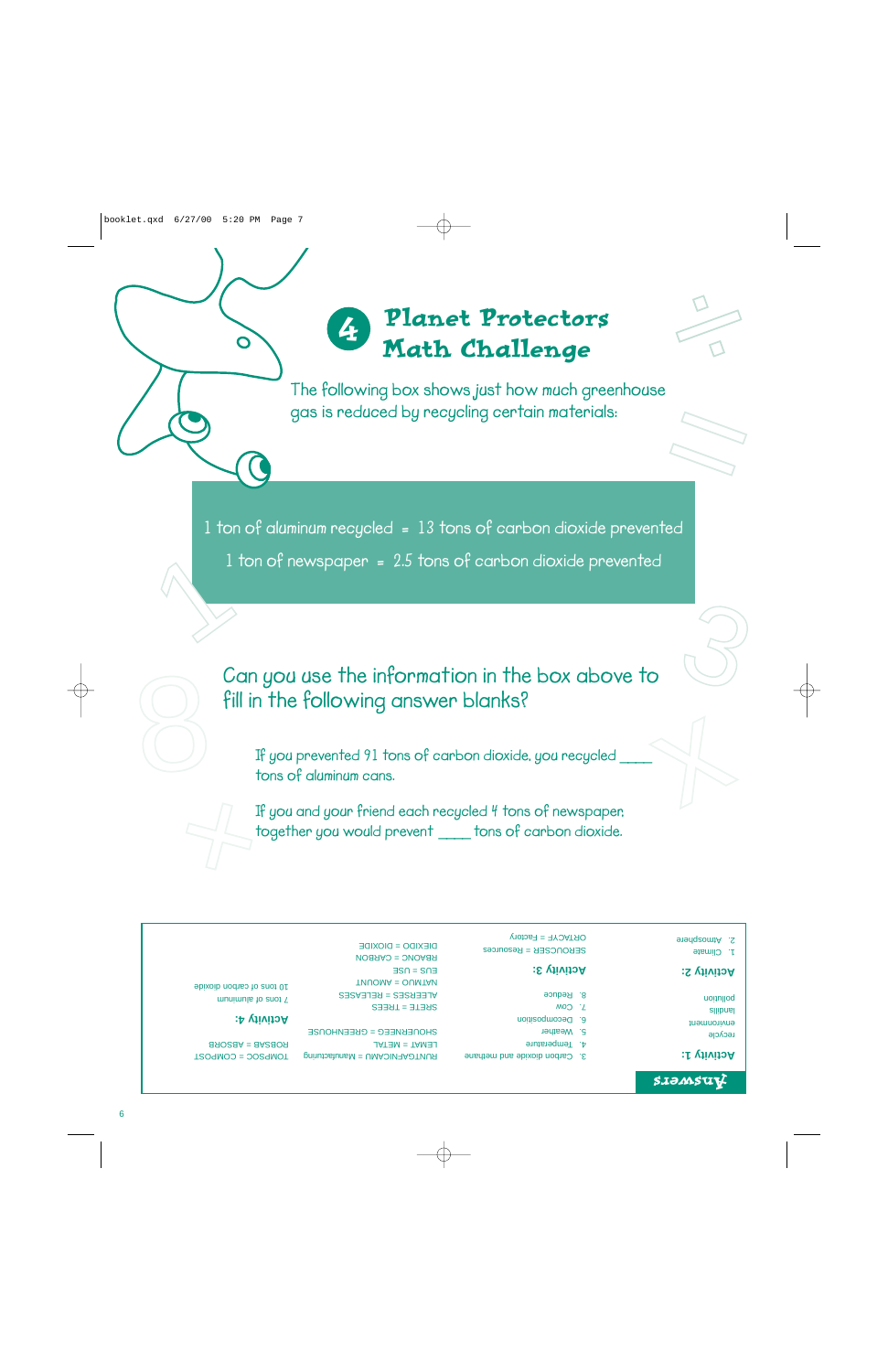### What Can We Do at Home and at School To Help Stop Climate Change? 5

**Below are some hints, but you have to figure out what words go in each blank, then fill them into the corresponding boxes in the crossword puzzle.** 



- **2. Use cloth bags and napkins because they are** \_\_\_\_\_\_\_\_\_\_\_\_ **and will not have to be thrown away after one use.**
- **3. Reuse a yogurt container as a flower**
- **4. Pack your lunch in a reusable container instead of a paper or** \_\_\_\_\_\_\_\_\_ **bag.**

\_\_\_\_\_\_\_**.**

**5. Reuse or** \_\_\_\_\_\_\_\_ **old clothes and toys.**

**ANSWER** 1. wrapping 6. pounds 7. climate 8. need **Across:** 2. reusable 3. pot 4. plastic 5. donate **Down:**

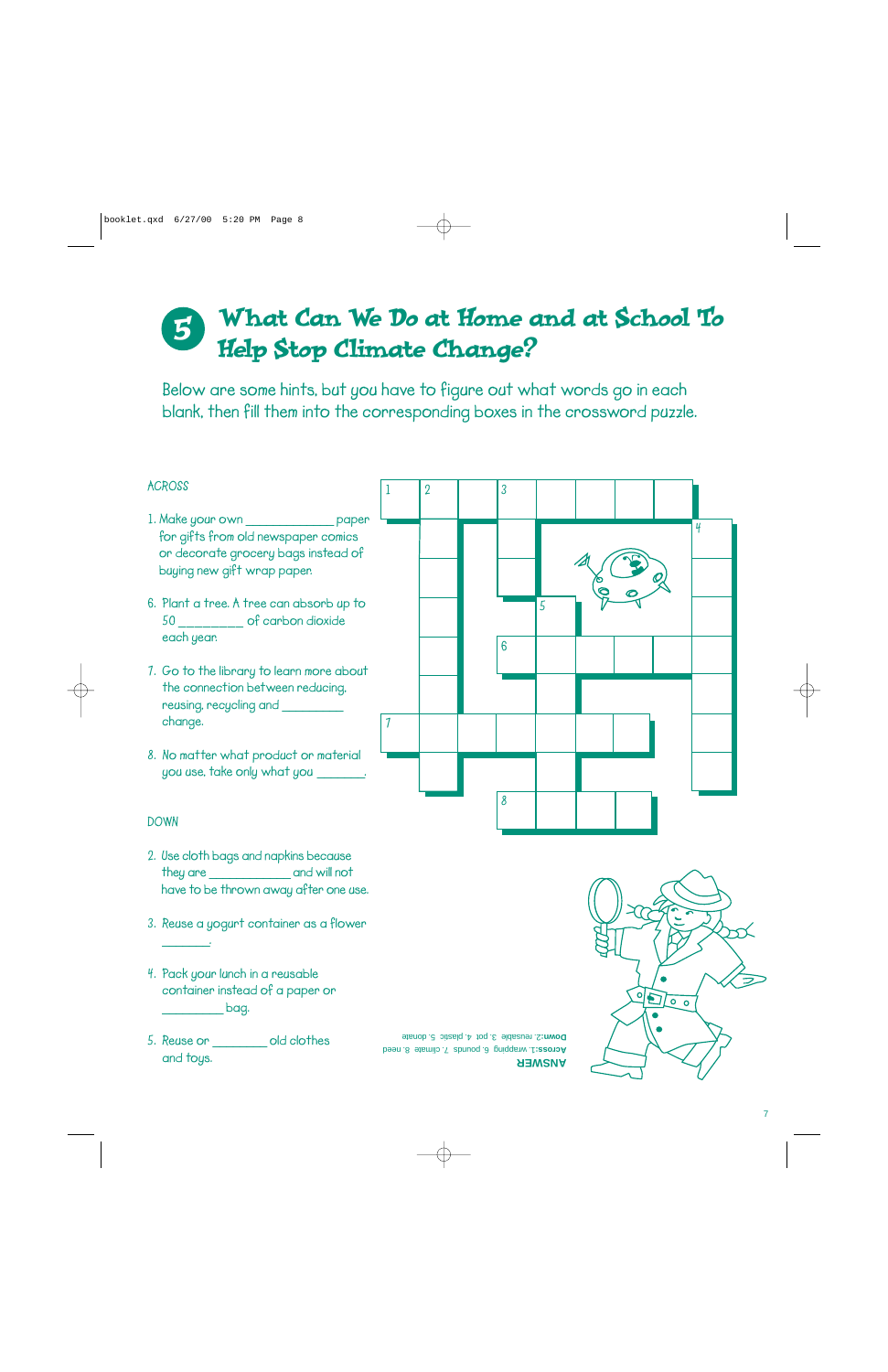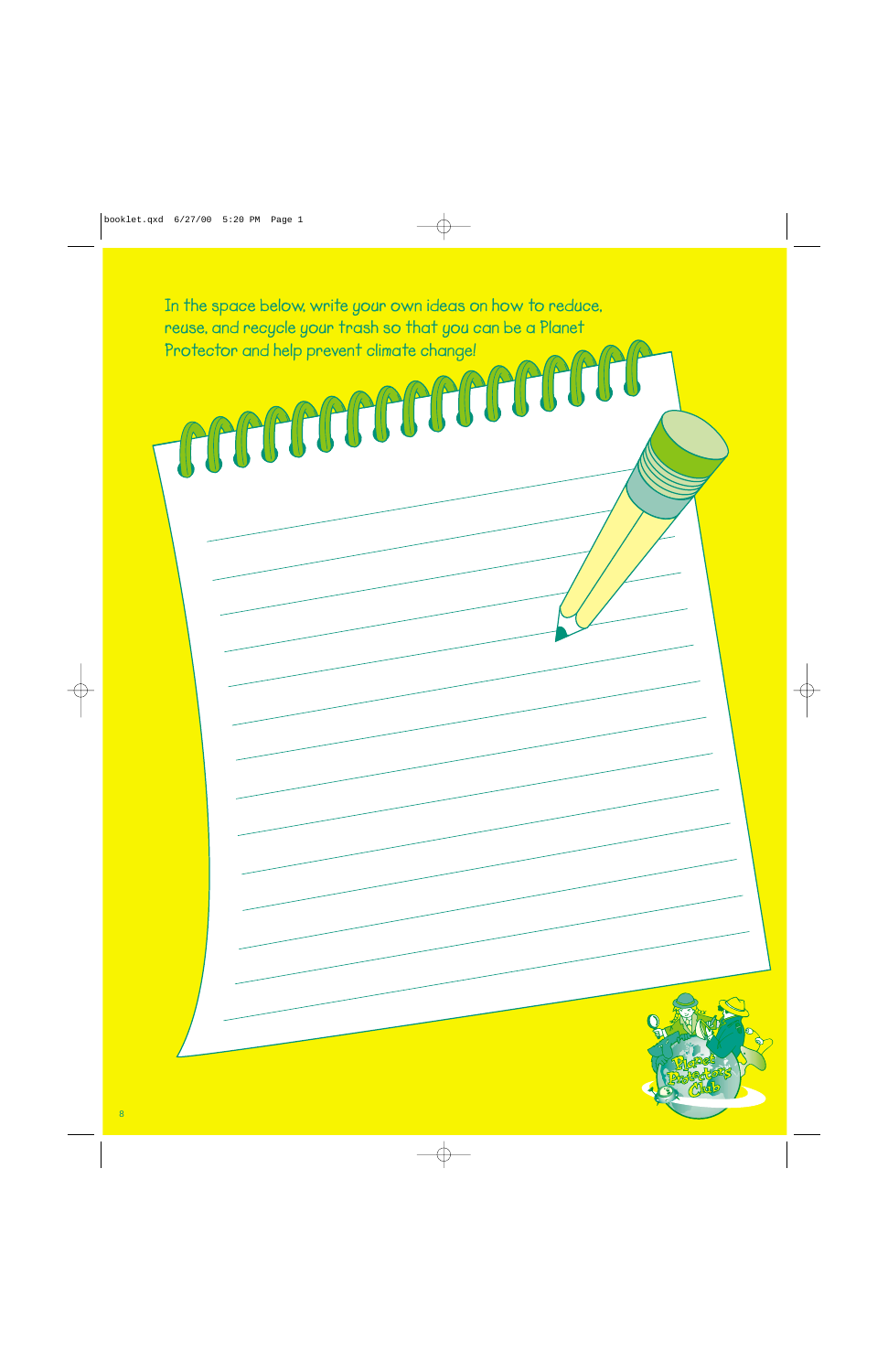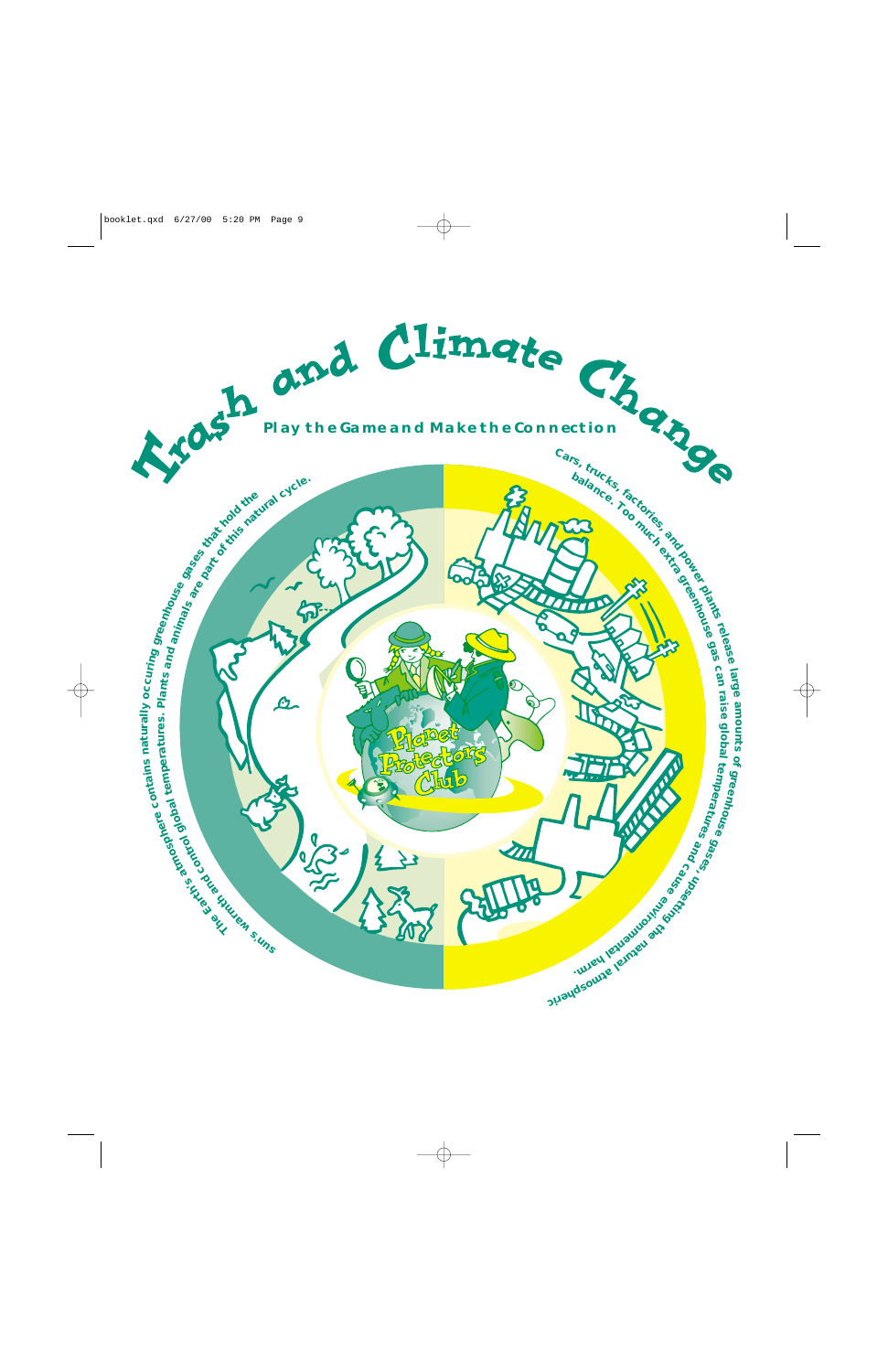#### **Folding Instructions:**

Make all folds neatly and squarely

- 1. Carefully cut along the dotted lines to make a square.
- 2. With the picture of the globe facing upward, fold the paper neatly in half and then in half again.
- 3. Undo the folds and flatten out the paper. Keeping the globe facing upwards, fold in each corner so the four points meet in the center.
- 4. Flip the paper over. Again, fold in each corner so the four points meet in the center.
- 5. Fold the square in half, making a rectangle, with the open flaps facing down. The writing should be right-side up.
- 6. Slide both index fingers and thumbs under each of the four outer flaps.
- 7. Pinching your fingers together, push the top corners of the flaps toward the center. Poke down into the center to help form the shape.

### **To play the game:**

- 1. Answer one of the questions on any of the outer flaps.
- 2. Choose one of the possible answers on the inside. By opening it either of two ways, four possible answers are revealed.
- 3. Look under the selected answer to learn more.